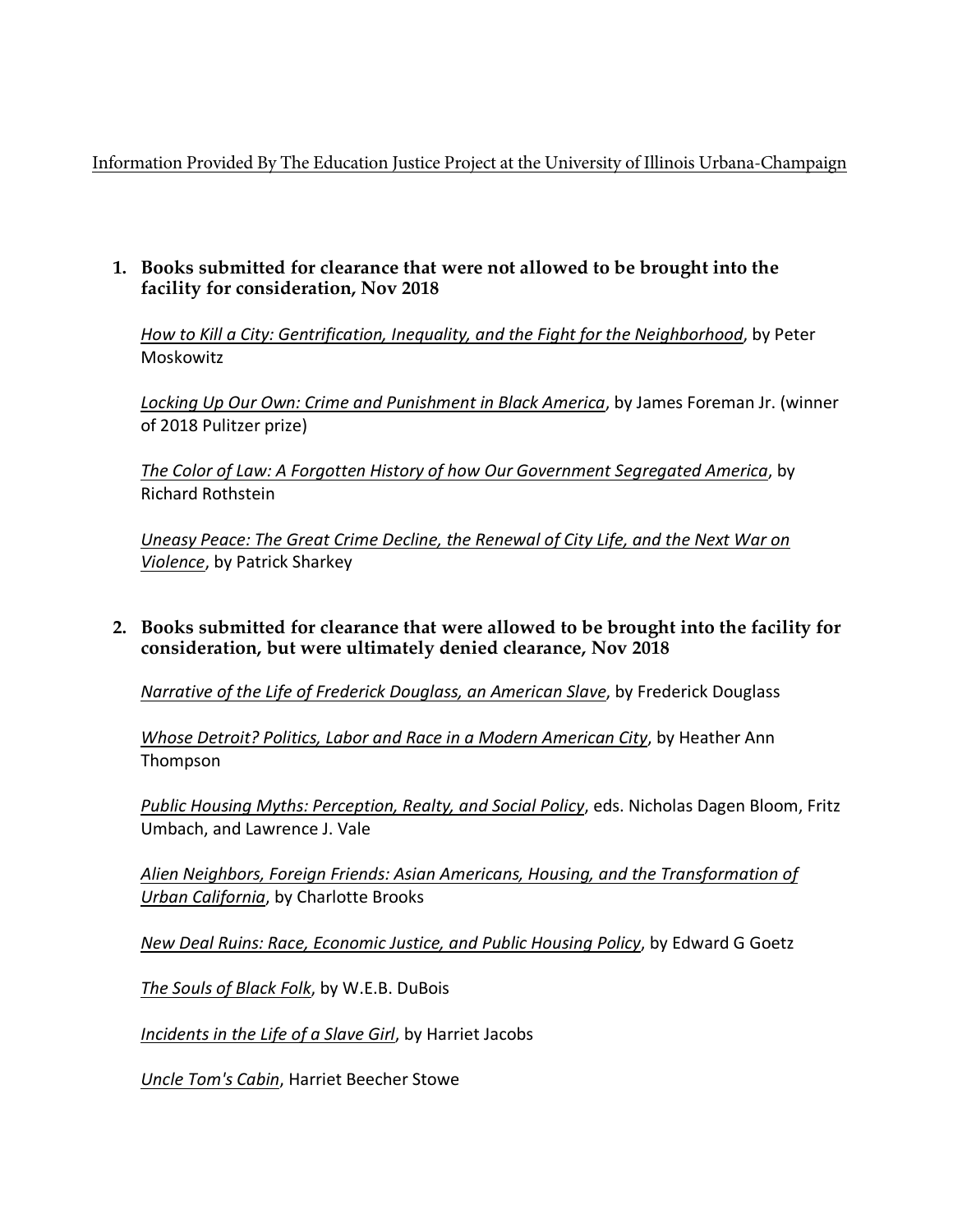### *Why Government is the Problem*, by Milton Friedman

*The Little Book of Victim Offender Conferencing*, Lorraine Stutzman Amstutz

# **3. Books denied clearance in previous years (not an exhaustive list):**

*Whistling Vivaldi: And Other Clues to How Stereotypes Affect Us*, by Claude Steele

*Advancing the Human Right to Health*, by Jose M. Zuinga and Stephen P. Marks

*Herbal Medicine: Biomolecular and Clinical Aspects,* by Iris F. F. Benzie and Sissi Wachtel-Galor

*Eyes on the Prize: America's Civil Rights Years 1954-1965*, by Juan Williams and Julian Bond

*Black Feminist Thought*, by Patricia Hill Collins

*Born a Crime: Stories from a South African Childhood*, by Trevor Noah

*The Wretched of the Earth*, by Franz Fanon

*Black Skin, White Masks*, by Franz Fanon

# **4. Materials allowed into the facility in February 2019 on condition certain pages were removed:**

Sara Ahmed, "Affective Economies" in *Social Text* 22(79), 2004.

James Jennings, "Urban Crisis and Black Politics" in *Against the Current*, 54, 1995

Charlotte Brooks, "Los Angeles: America's 'White Spot'" in *Alien Neighbors, Foreign Friends:*

*Asian Americans, Housing, and the Transformation of Urban America*, 2012.

David Gillborn, "Education Policy as an Act of White Supremacy: Whiteness, Critical Race Theory, and Education Reform," in *Journal of Education Policy*, 4, 2005.

# **5. Removed from EJP library at Danville in January 2019**

See separate list of 202 titles.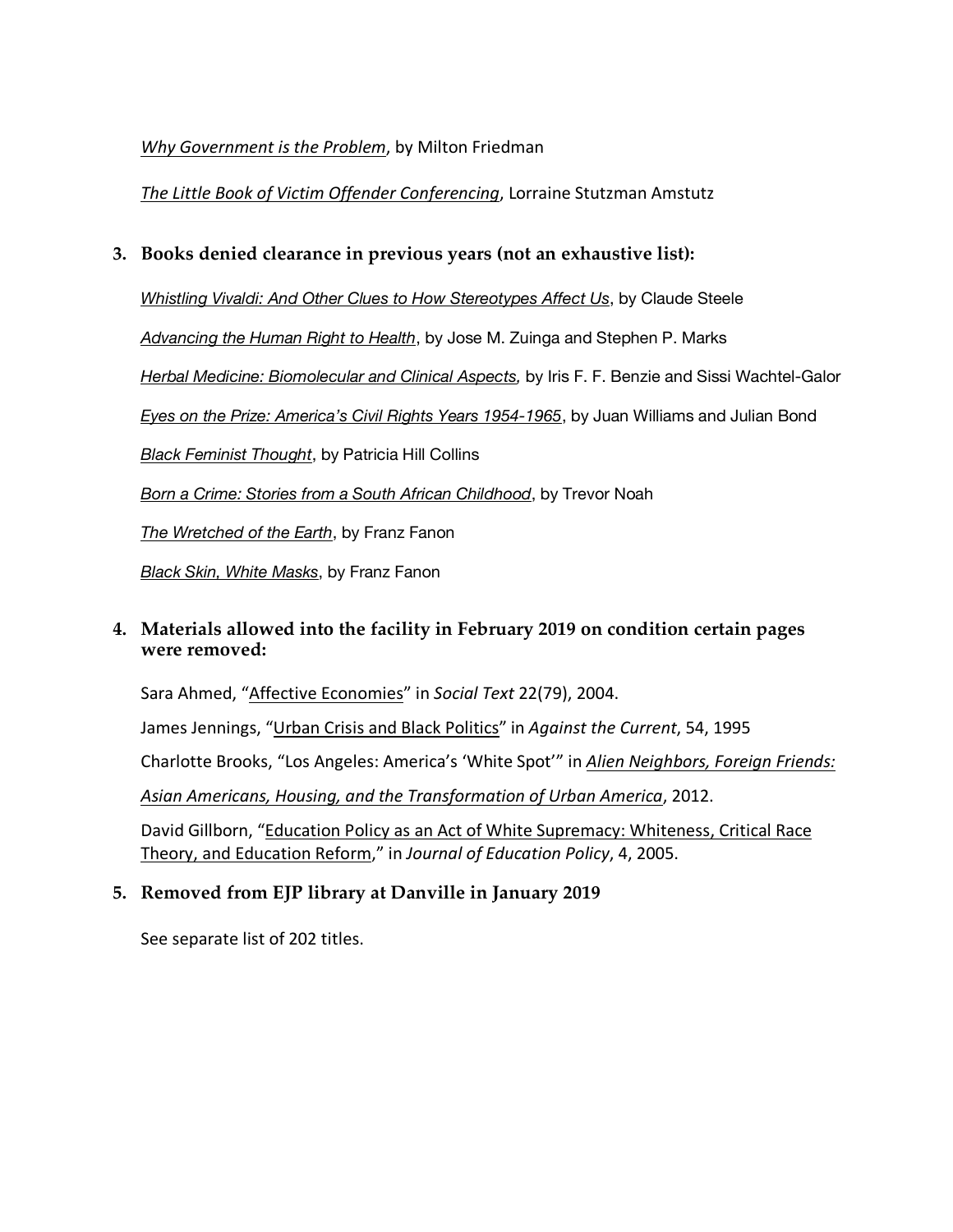| <b>Title</b>                                 |                     | Author or Editor Author or Editor | <b>Contributors, If Any</b>       |
|----------------------------------------------|---------------------|-----------------------------------|-----------------------------------|
|                                              | <b>First Name</b>   | <b>Last Name</b>                  |                                   |
| Crossroads, Directions, and a New            | Francisco           | Valdez                            | Jerome McCristal Culp,            |
| <b>Critical Race Theory</b>                  |                     |                                   | Angela P. Harris                  |
| Varieties of African American                | Anthony B.          | Pinn                              |                                   |
| Religious Experience                         |                     |                                   |                                   |
| The New Rulers of the World                  | John                | Pilger                            |                                   |
| Violence: Six Sideways Reflections Slavoj    |                     | Zizek                             |                                   |
| Violence and its Alternatives: An            | Manfred             | Steger                            | Hannah Ardent, Robert             |
| Interdisciplinary Reader                     |                     |                                   | Wolff, Jacques Derrida, et<br>al. |
| Teaching Black Girls: Resiliency in Venus E. |                     | Evans-Winters                     |                                   |
| <b>Urban Classrooms</b>                      |                     |                                   |                                   |
| Don't Shoot: One Man, A Street               | David M.            | Kennedy                           |                                   |
| Fellowship, and The End of                   |                     |                                   |                                   |
| Violence in Inner-City America               |                     |                                   |                                   |
| Letters & Papers From Prison                 | Dietrich            | Bonhoeffer                        |                                   |
| Drug War Heresies: Learning from             | Robert J.           | Peter Reuter                      |                                   |
| Other Vices, Times & Places                  | MacCoun             |                                   |                                   |
| The Stickup Kids; Race, Drugs,               | Randol              | Contreras                         |                                   |
| Violence and the American Dream              |                     |                                   |                                   |
| The Berkeley Rebellion and                   | Sheldon S.          | John H. Schaar                    |                                   |
| Beyond: Essays on Politics and               | Wolin               |                                   |                                   |
| Education in the Technological               |                     |                                   |                                   |
| Society                                      |                     |                                   |                                   |
| Black Ice                                    | Lorene              | Cary                              |                                   |
| <b>Captive Genders: Trans</b>                | <b>Eric Stanley</b> | Nat Smith                         | Jennifer Worley, Erica            |
| <b>Embodiment and the Prison</b>             |                     |                                   | Meiners, et al.                   |
| <b>Industrial Complex</b>                    |                     |                                   |                                   |
| Radical School Reform                        | <b>Ronald Gross</b> | <b>Beatrice Gross</b>             |                                   |
| Harlem: The Making of A Ghetto               | Gilbert             | Osofsky                           |                                   |
| Journal of Prisoners on Prisons              |                     |                                   | Various                           |
| Volume 20, Number 1, 2011                    |                     |                                   |                                   |
| The Negro People in American                 | W.Z.                | Foster                            |                                   |
| History                                      |                     |                                   |                                   |
| Prison Grievances: When to write, Terri      |                     | Leclercq                          |                                   |
| how to write                                 |                     |                                   |                                   |
| An American Insurrection: James              | William             | Doyle                             |                                   |
| Meredith and the Battle of Oxford,           |                     |                                   |                                   |
| Mississippi, 1962                            |                     |                                   |                                   |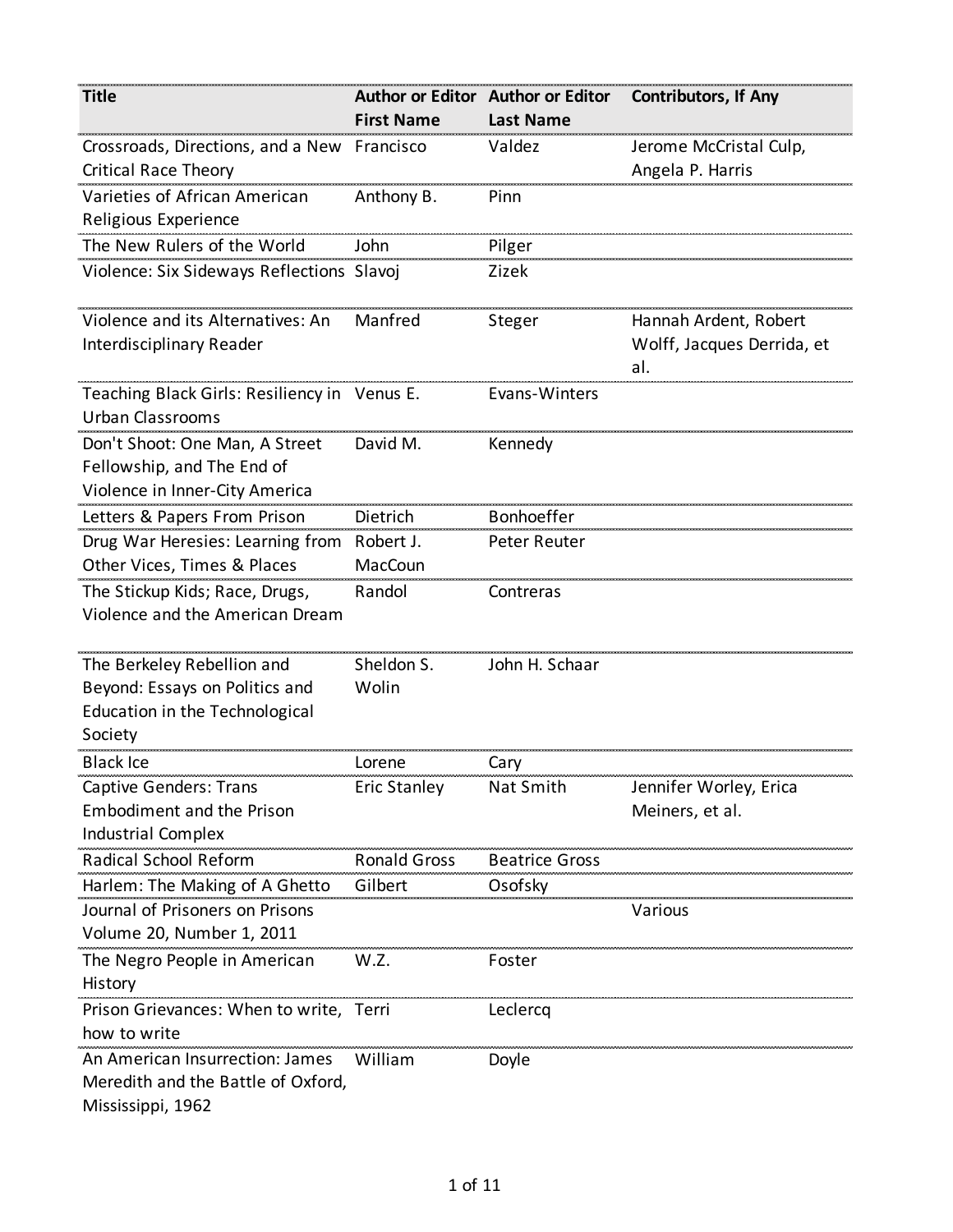| Cracked Coverage: Television        | Jimmie L.       | <b>Richard Campbell</b> |                               |
|-------------------------------------|-----------------|-------------------------|-------------------------------|
| News, The Anti-Cocaine Crusade,     | Reeves          |                         |                               |
| and the Reagan Legacy               |                 |                         |                               |
| <b>Race Matters</b>                 | Cornel          | West                    |                               |
| Uncivil Rights: Teachers, Unionss,  | Jonna           | Perrillo                |                               |
| and Race in the Battle for School   |                 |                         |                               |
| Equity                              |                 |                         |                               |
| Bad Boys: Public Schools in the     | Ann Arnett      | Ferguson                |                               |
| Making of Black Masculinity         |                 |                         |                               |
| Code of the Street: Decency,        | Elijah          | Anderson                |                               |
| Violence and the Moral Life of the  |                 |                         |                               |
| Inner City                          |                 |                         |                               |
| English Online: A Student's Guide   | Eric Crump      | <b>Nick Carbone</b>     |                               |
| to the Internet and World Wide      |                 |                         |                               |
| Web                                 |                 |                         |                               |
| <b>Black Students. Middle Class</b> | Jawanza         | Kunjufu                 |                               |
| Teachers.                           |                 |                         |                               |
| The Black Extended Family           | Elmer P. Martin | Joanne Mitchell         |                               |
|                                     |                 | Martin                  |                               |
| A Visit to the Big House            | Oliver          | Butterworth             | Illustrated by: Susan Avishai |
|                                     |                 |                         |                               |
| "And don't call me a racist!": a    | Ella            | Mazel                   |                               |
| treasury of quotes on the past,     |                 |                         |                               |
| present and future of the color     |                 |                         |                               |
| line in America                     |                 |                         |                               |
| <b>Visiting Day</b>                 | Jacqueline      | Woodson                 | Illustrated by: James E.      |
|                                     |                 |                         | Ransome                       |
| When a Parent Goes to Jail: A       | Rebecca M.      | Lonnie F. Hoade         | Illustrated By: Barbara S.    |
| Comprehensive Guide for             | Yaffe           |                         | Moody                         |
| Counseling Children of              |                 |                         |                               |
| <b>Incarcerated Parents</b>         |                 |                         |                               |
| Perfect Putdowns : a collection of  | Laura           | Ward                    |                               |
| acid wit                            |                 |                         |                               |
| Discipline & Punish: The Birth of   | Michel          | Foucault                |                               |
| the Prison                          |                 |                         |                               |
| The Female Offender: Girls,         | Meda            | Chesney-Lind            |                               |
| <b>Women and Crime</b>              |                 |                         |                               |
| Angels' Town: Chero Ways, Gang      | Ralph           | Cintron                 |                               |
| Life, and the Rhetorics of the      |                 |                         |                               |
| Everyday                            |                 |                         |                               |
|                                     |                 |                         |                               |
| The Black Man's Burden: Africa      | <b>Basil</b>    | Davidson                |                               |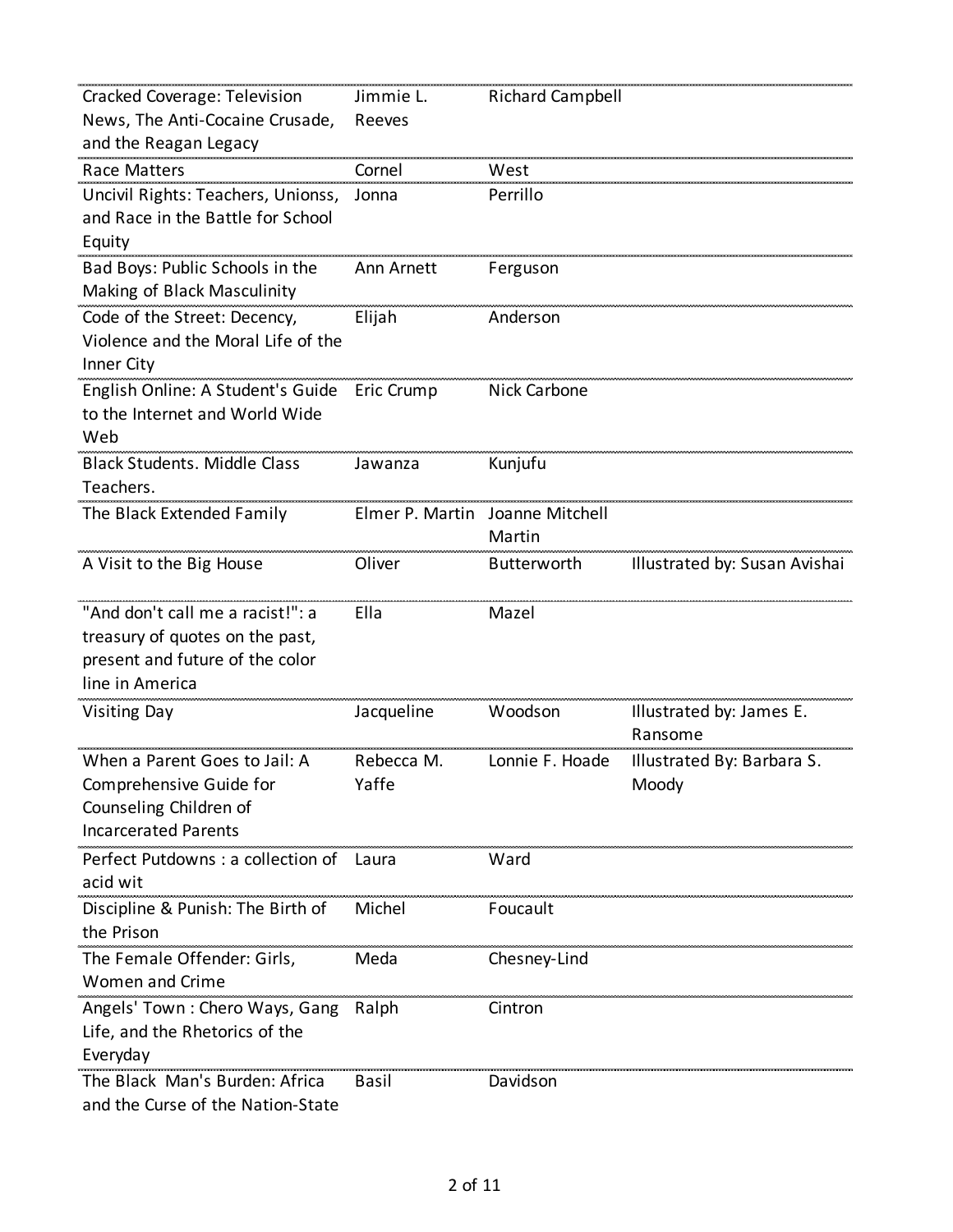| On Disobedience: Why Freedom            | Erich          | Fromm           |
|-----------------------------------------|----------------|-----------------|
| Means Saying No to Power                |                |                 |
| Strange Fruit: The Biography of A David |                | Margolick       |
| Song                                    |                |                 |
| Panther Baby: A Life of Rebellion       | Jamal          | Joseph          |
| and Reinvention                         |                |                 |
| Think Like A Shrink: 100 Principles     | Emanual H.     | Rosen           |
| for Seeing Deeply into Yourself         |                |                 |
| and Others                              |                |                 |
| How Race Survived U.S. History:         | David R.       | Roediger        |
| From Settlement and Slavery to          |                |                 |
| the Obama Phenomenon                    |                |                 |
| On Killing: The psychological Cost      | Lt. Col. Dave  | Grossman        |
| of Learning to Kill in War and          |                |                 |
| Society                                 |                |                 |
| Fire This Time: The Watts               | Gerald         | Horne           |
| Uprising and the 1960s                  |                |                 |
| Adventures of an African Slaver         | Capt. Theodore | Canot           |
| The Shame of the Nation: The            | Johnathan      | Kozol           |
| Restoration of Apartheid                |                |                 |
| Schooling in America                    |                |                 |
| Roll, Jordan, Roll: The World the       | Eugene D.      | Genovese        |
| <b>Slaves Made</b>                      |                |                 |
| The Negro In Illinois: The WPA          | Brian          | Dolinar         |
| Papers                                  |                |                 |
| No Angel: My Harrowing                  | Jay Dobyns     | Nils Johnson-   |
| Undercover Journey to the Inner         |                | Shelton         |
| Circle of the Hells Angels              |                |                 |
| <b>Black Feminist Thought:</b>          | Patricia Hill  | Collins         |
| Knowledge, Consciousness, and           |                |                 |
| the Politics of Empowerment             |                |                 |
| <b>Correctional Contexts:</b>           | Edward J.      | Alexander M.    |
| Contemporary and Classical              | Latessa        | Holsinger       |
| Readings (Fourth Edition)               |                |                 |
| The American Street Gang: Its           | Malcom W.      | Klein           |
| Nature, Prevalence, and Control         |                |                 |
| (Studies in Crime and Public            |                |                 |
| Policy)                                 |                |                 |
| <b>Feminist Queer Crip</b>              | Alison         | Kafer           |
| <b>Black Hole</b>                       | Charles        | Burns           |
| Why Buildings Fall Down: How            | Matthys Levy   | Mario Salvadori |
| <b>Structures Fail</b>                  |                |                 |
| Respect In A World of Inequality        | Richard        | Sennett         |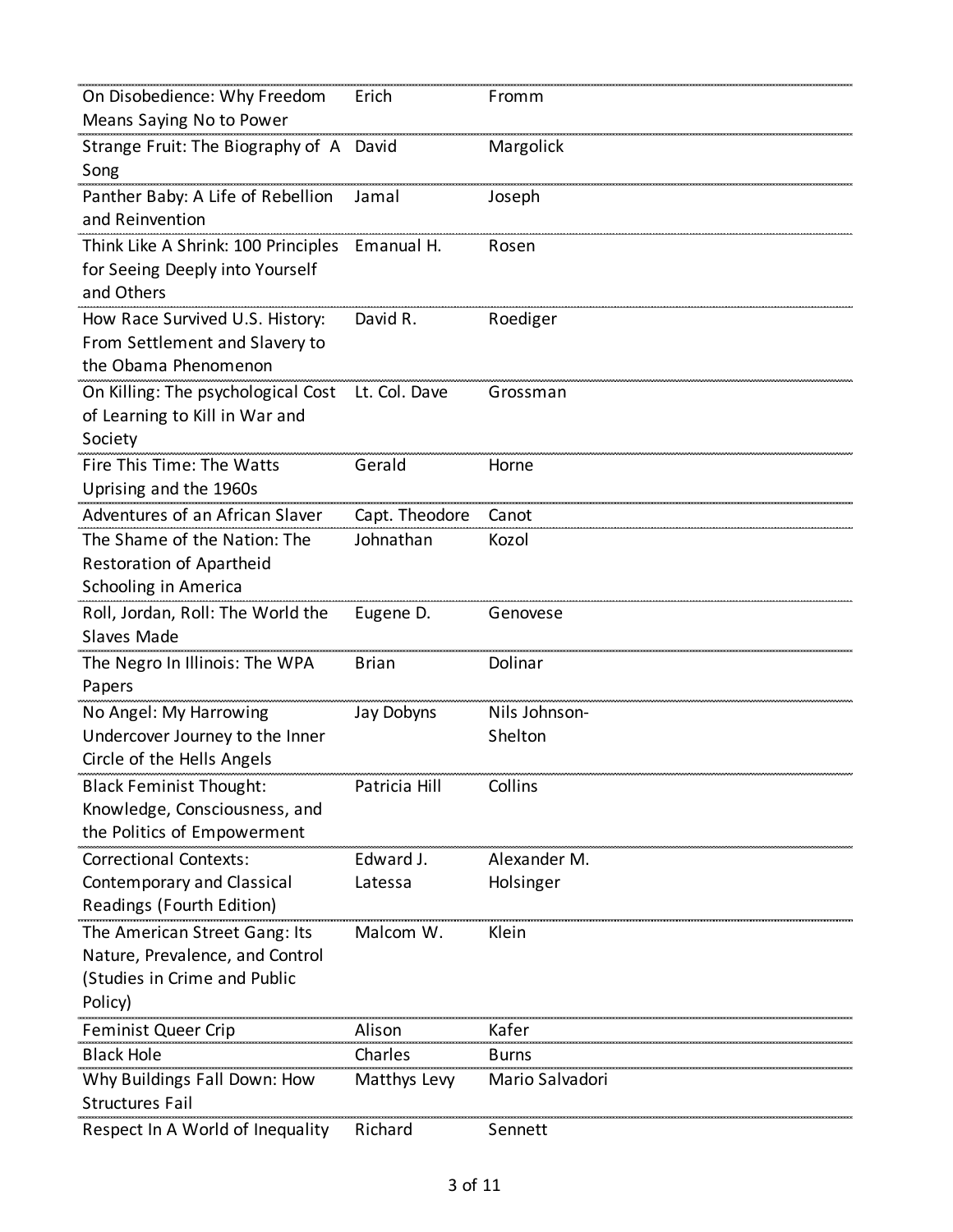| Flash of the Spirit: African and           | <b>Robert Farris</b>          | Thompson         |
|--------------------------------------------|-------------------------------|------------------|
| Afro-American Art and Philosophy           |                               |                  |
|                                            |                               |                  |
| Listening to Prozac: The Landmark Peter D. |                               | Kramer           |
| Book About Antidepressants and             |                               |                  |
| the Remaking of the Self                   |                               |                  |
|                                            |                               |                  |
| Colored People: A Memoir                   | Henry Louis                   | Gates Jr.        |
| The War Within These Walls                 | Aline Sax                     | Caryl Strzelecki |
| The Story of Punishment: A                 | Harry Elmer                   | <b>Barnes</b>    |
| Record of Man's Inhumanity to              |                               |                  |
| Man                                        |                               |                  |
| Dutchman & The Slave: Two Plays LeRoi      |                               | Jones            |
|                                            |                               |                  |
| Implementing                               | Helen A. Neville, Jorge Chapa |                  |
| Diversity:Contemporary Challenges Margaret |                               |                  |
| and Best Practices at                      | <b>Browne Huntt</b>           |                  |
| Predominantly White Universities           |                               |                  |
| The Hole: Consumer Culture,                | Damian Duffy                  | John Jennings    |
| Volume 1                                   |                               |                  |
| Research Matters: A Guide To               | Rebecca Moore                 | Amy Rupiper      |
| <b>Research Writing</b>                    | Howard                        | Taggart          |
| The Color of Our Future: Race in           | Farai                         | Chideya          |
| the 21st Century                           |                               |                  |
| High Rise Stories: Voices From             | Audrey                        | Petty            |
| Chicago Public Housing                     |                               |                  |
| Arrested Justice: Black Women.             | <b>Beth</b>                   | Richie           |
| Violence. And America's Prison             |                               |                  |
| Nation                                     |                               |                  |
| The Dark and Tangled Path: Race            | David D.                      | Robert L. Wright |
| in America                                 | Anderson                      |                  |
| Violence: Reflections on a                 | James                         | Gilligan, M.D.   |
| National Epidemic                          |                               |                  |
| The Last Hunger Season                     | Roger                         | Thurow           |
| The Invisible Line: A Secret History       | Daniel J                      | Sharfstein       |
| of Race in America                         |                               |                  |
| Surviving Schizophrenia 6th                | E. Fuller                     | Torrey, M.D.     |
| edition: A Family Manual                   |                               |                  |
| Two Nations: Black and White,              | Andrew                        | Hacker           |
| Separate, Hostile, Unequal                 |                               |                  |
| The Cambridge Companion to The             | Maryemma                      | Graham           |
| African American Novel                     |                               |                  |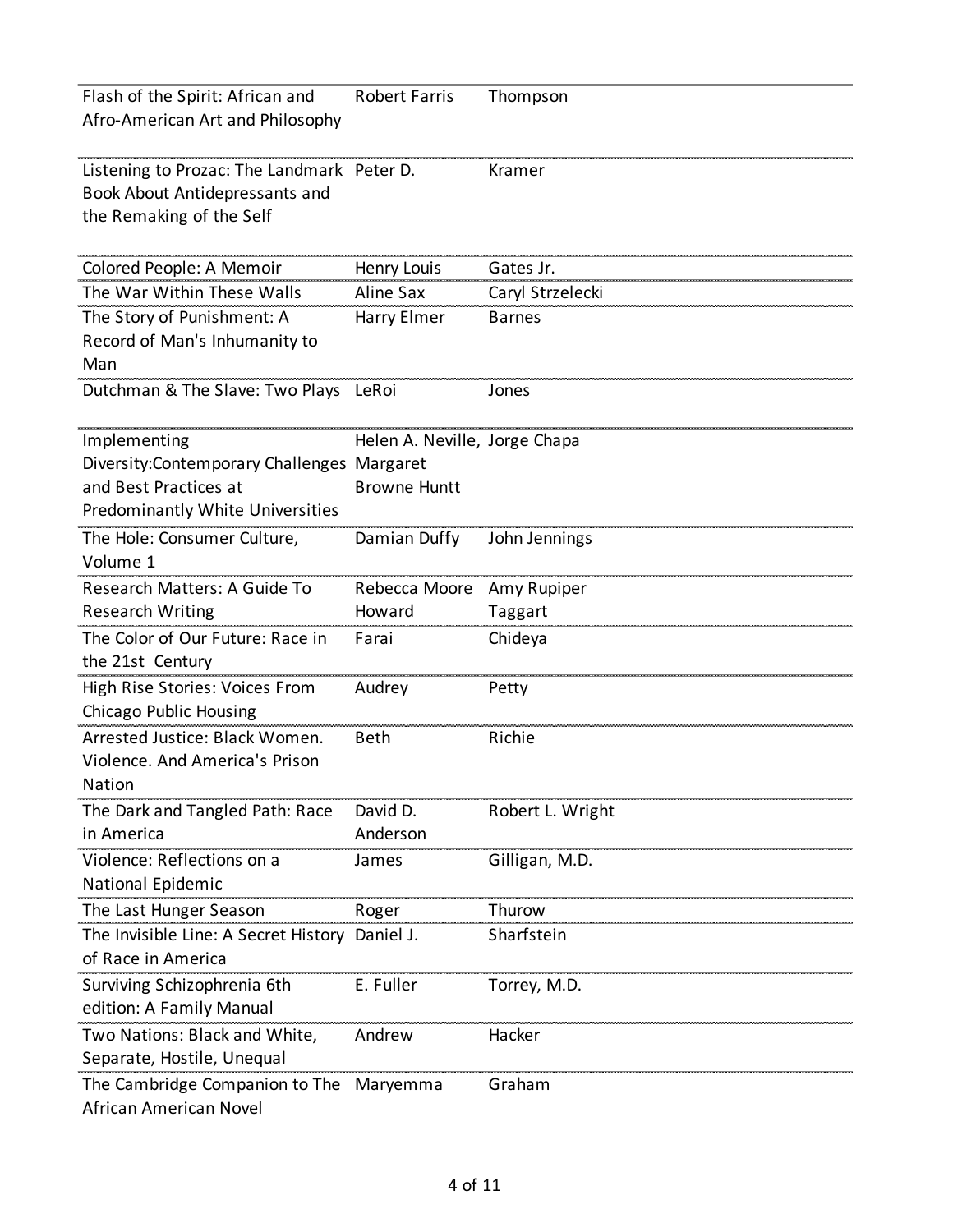| The Classroom and The Cell::           | Mumia Abu-            | <b>Marc Lamont Hill</b> |                              |
|----------------------------------------|-----------------------|-------------------------|------------------------------|
| conversations on Black Life in         | Jamal                 |                         |                              |
| America                                |                       |                         |                              |
| The Science and Politics of Racial     | William H.            | Tucker                  |                              |
| Research                               |                       |                         |                              |
| Race Rebels: Culture, Politics, and    | Robin D.G.            | Kelley                  |                              |
| the Black Working Class                |                       |                         |                              |
| <b>Black Power On Campus:</b>          | Joy Ann               | Williamson              |                              |
| University of Illinois 1965-75         |                       |                         |                              |
| The Burning: Massacre,                 | Tim                   | Madigan                 |                              |
| Destruction, and the Tulsa Race        |                       |                         |                              |
| <b>Riot of 1921</b>                    |                       |                         |                              |
| America Behind the Color LineL         | Henry Louis           | Gates Jr.               |                              |
| Dialogues with African Americans       |                       |                         |                              |
|                                        |                       |                         |                              |
| Another Day at the Front:              | Ishamael              | Reed                    |                              |
| Dispatches From the Race War           |                       |                         |                              |
| <b>Arrebatos Carnales</b>              | Francisco             | Moreno                  |                              |
|                                        | Martin                |                         |                              |
| 100 Years of Lynchings                 | Ralph                 | Ginzburg                |                              |
| Racial Formation in the United         | Michael Omi           | <b>Howard Winant</b>    |                              |
| States: From the 1960s to the          |                       |                         |                              |
| 1990s                                  |                       |                         |                              |
| Through the Eyes of the Judged:        |                       |                         | Simeon Terry, Ben Peters,    |
| Autobiographical Sketches by           |                       |                         | Chang Saechao, et al.        |
| Incarcerated Young Men                 |                       |                         |                              |
| Disciplining Gender: Rhetorics of      | John M.               | Sloop                   |                              |
| Sex Identity in Contemporary U.S.      |                       |                         |                              |
| Culture                                |                       |                         |                              |
| Black Robes, White Justice             | <b>Bruce</b>          | Wright                  |                              |
| The Rise and Fall of Gay Culture       | Daniel                | Harris                  |                              |
| The Company He Keeps: A History        | Nicholas L.           | Syrett                  |                              |
| of White College Fraternities          |                       |                         |                              |
| Journal of Prisoners on Prisons        |                       |                         | Various - Just one book, has |
| Volume 18, Number 1 & 2, 2009          |                       |                         | various journals in it       |
| Before the Mayflower: A History        | Lerone                | Bennett Jr.             |                              |
| of Black America                       |                       |                         |                              |
| Talking the Walk: A                    | <b>Hunter Cutting</b> | Makani Themba-          | John Powell, Jan Adams, et   |
| <b>Communications Guide for Racial</b> |                       | Nixon                   | al.                          |
| Justice                                |                       |                         |                              |
| The Rise and Fall of the Third         | William L.            | Shirer                  |                              |
| Reich: A History of Nazi Germany       |                       |                         |                              |
| How to Fight                           | Rachel                | Neumann                 |                              |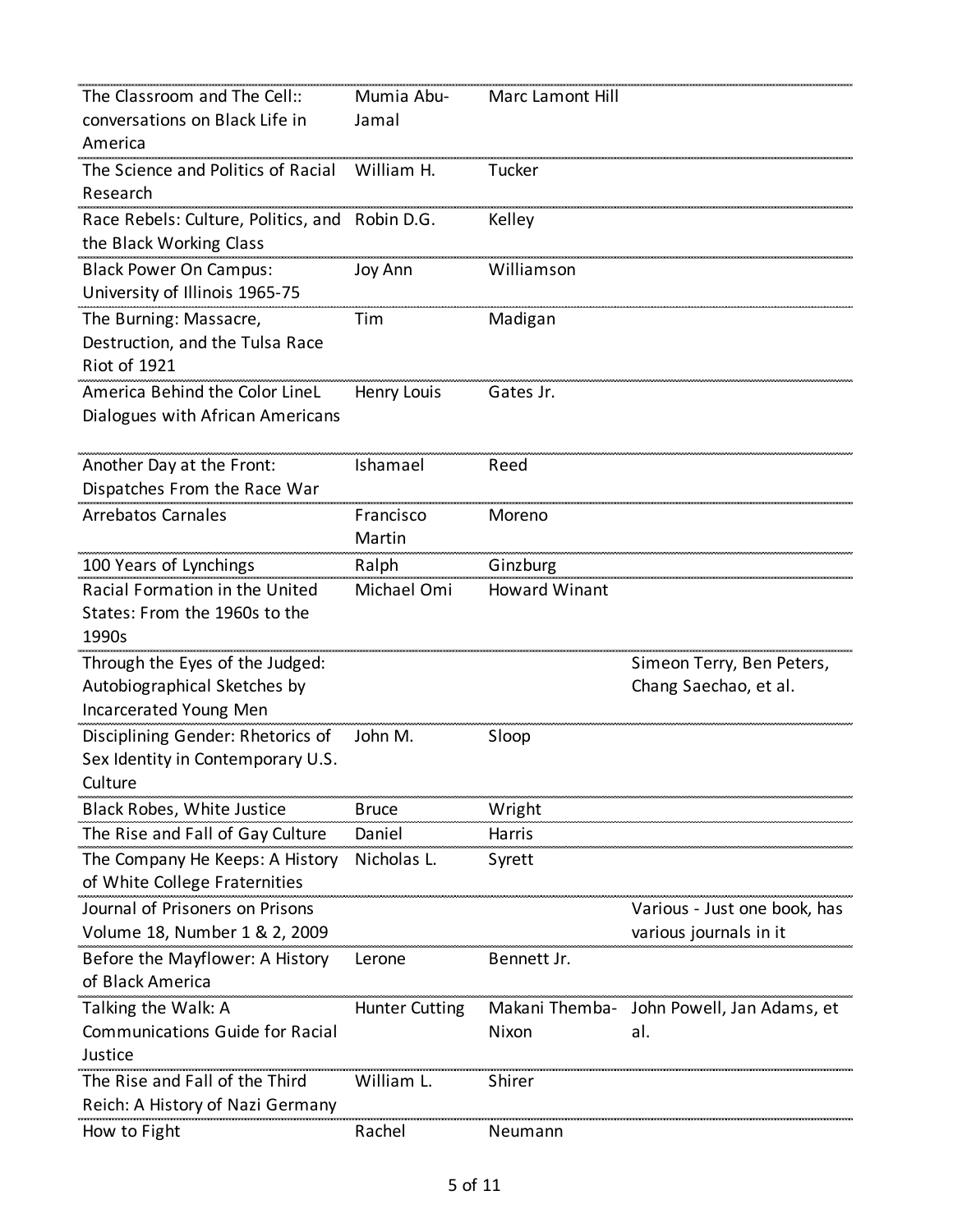| <b>Ethnicity and Nationalism:</b>                  | Thomas Hylland Eriksen      |                   |                       |
|----------------------------------------------------|-----------------------------|-------------------|-----------------------|
| Anthropoligical Perspectives                       |                             |                   |                       |
| The State of Black America 2007:                   |                             |                   | <b>Various Essays</b> |
| Portrait of the Black Male                         |                             |                   |                       |
| Beyond Black and White:                            | Manning                     | Marable           |                       |
| Rethinking Race in American                        |                             |                   |                       |
| <b>Politics and Society</b>                        |                             |                   |                       |
| Defending the Spirit: A Black Life                 | Randall                     | Robinson          |                       |
| in America                                         |                             |                   |                       |
| "Why Are All the Black Kids Sitting Beverly Daniel |                             | Tatum Ph.D        |                       |
| Together in the Cafeteria?": And                   |                             |                   |                       |
| other conversations about race                     |                             |                   |                       |
|                                                    |                             |                   |                       |
| Workin' on the Chain Gang:                         | Walter                      | Mosley            |                       |
| Shaking Off the Dead Hand of                       |                             |                   |                       |
| History                                            |                             |                   |                       |
| Taking Sides: Clashing Views on                    | William G.                  | Moseley           |                       |
| <b>Controversial African Issues</b>                |                             |                   |                       |
| Taking Sides: Clashing Views in                    | Jacquelyn W.                | White             |                       |
| Gender                                             |                             |                   |                       |
| <b>Critical Rhetorics of Race</b>                  | Michael G. Lacy Kent A. Ono |                   |                       |
| African-American Firsts: Famous                    | Joan Potter                 | Constance Claytor |                       |
| Little-Known and Unsung                            |                             |                   |                       |
| Triumphs of Blacks in America                      |                             |                   |                       |
| <b>Colored White: Transcending</b>                 | David R.                    | Roediger          |                       |
| <b>Racial Past</b>                                 |                             |                   |                       |
| The African-American Address                       | Tabatha                     | Crayton           |                       |
| Book: Make Contact with over                       |                             |                   |                       |
| 4500 African-American leaders in                   |                             |                   |                       |
| sports, politics, the arts, business,              |                             |                   |                       |
| culture, medicine, and much more                   |                             |                   |                       |
|                                                    |                             |                   |                       |
| White Supremacy and Racism in                      | Eduardo                     | Bonilla-Silva     |                       |
| the Post-Civil Rights Era                          |                             |                   |                       |
| Hitler's African Victims: The                      | Raffael                     | Scheck            |                       |
| Cerman Army Massacres of Black                     |                             |                   |                       |
| French Soldiers in 1940                            |                             |                   |                       |
| Journal of Prisoners on Prisons                    |                             |                   | Various               |
| Volume 19, Number 2, 2010                          |                             |                   |                       |
| Journal of Prisoners on Prisons                    |                             |                   | Various               |
| Volume 17, Number 1, 2008                          |                             |                   |                       |
| Inside the Third Reich                             | Albert                      | Speer             |                       |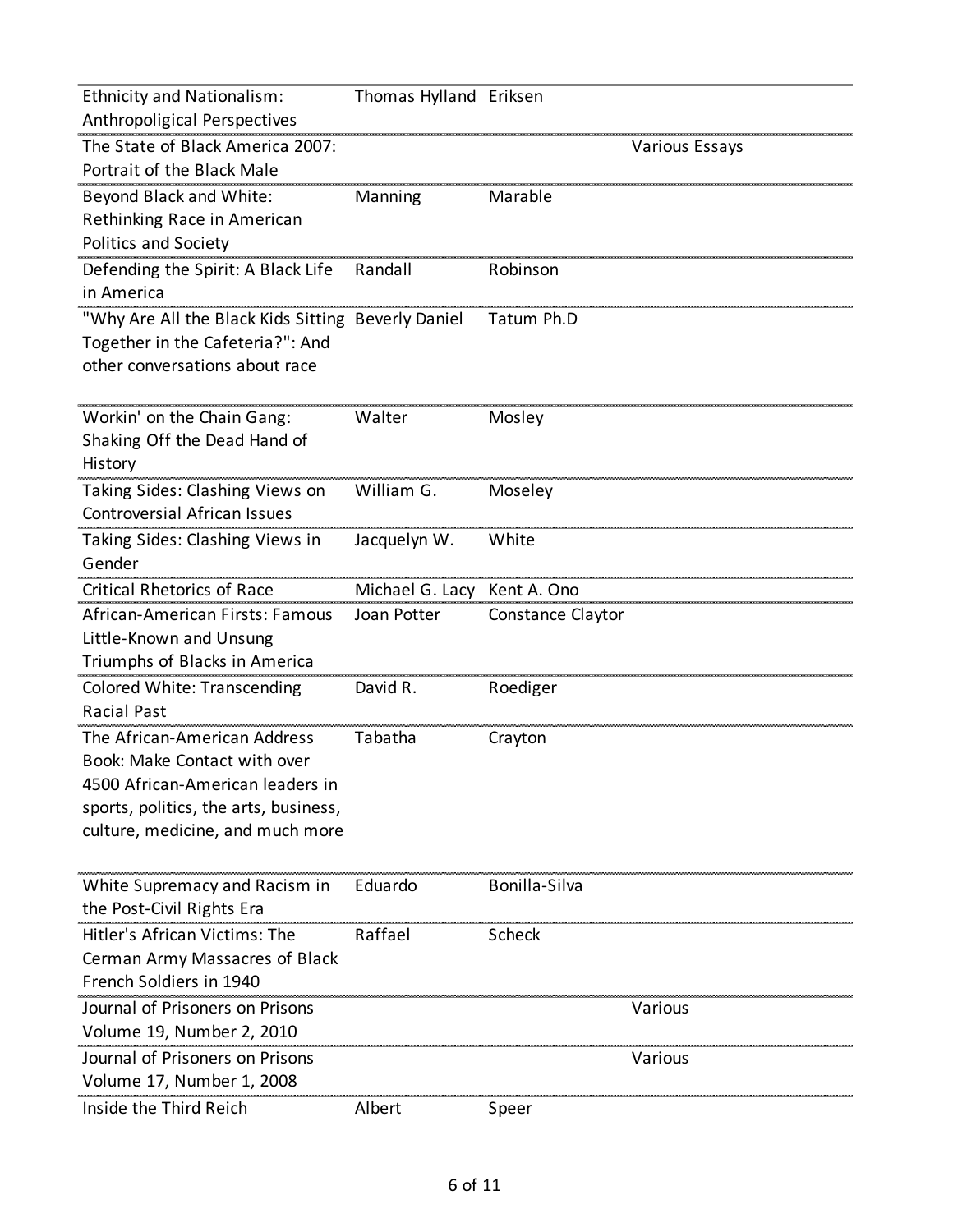| Three Negro Classics: Up From<br>Slavery, The Souls of Black Folk,<br>The Autobiography of an Ex-<br>Colored Man                                     |                      |                     | Booker T. Washington,<br>William E. Dubois, James<br>Weldom Johnson |
|------------------------------------------------------------------------------------------------------------------------------------------------------|----------------------|---------------------|---------------------------------------------------------------------|
| <b>Black Silent Majority: The</b><br>Rockefeller Drug Laws and the<br>Politics of Punishment                                                         | Michael Javen        | Fortner             |                                                                     |
| The African Slave Trade                                                                                                                              | Basil                | Davidson            |                                                                     |
| Hitler's Black Victims: The<br>Historical Experiences of Africans<br>and African americans During the<br>Nazi Era                                    | Clarence             | Lusane              |                                                                     |
| Up From Slavery                                                                                                                                      | Booker T.            | Washington          |                                                                     |
| Life and Death in the Third Reich                                                                                                                    | Peter                | Fritzsche           |                                                                     |
| The "Hitler Myth": Image and<br>Reality in the Third Reich                                                                                           | lan                  | Kershaw             |                                                                     |
| Incidents in the Life of a Slave Girl Harriet A.                                                                                                     |                      | Jacobs              |                                                                     |
| Gang Leader For a Day: A Rogue<br>Sociologist Takes to the Streets                                                                                   | Sudhir               | Venkatesh           |                                                                     |
| Black, White and Jewish:<br>Autobiography of a Shifting Self                                                                                         | Rebecca              | Walker              |                                                                     |
| The Revolutionary Imaginations of Alan Eladio<br>Greater Mexico: Chicana/O<br>Radicalism, Solidarity Politics and<br>Latin American Social Movements |                      | Gomez               |                                                                     |
| A Quiet Revolution: The Veil's<br>Resurgence, from the Middle East<br>to America                                                                     | Leila                | Ahmed               |                                                                     |
| Cabin, Quarter, Plantation:<br>Architecture and Landscapes of<br>North American Slavery                                                              | <b>Clifton Ellis</b> | Rebecca<br>Ginsburg | John Vlach, Ed Chappell, et<br>al.                                  |
| The Negro & the 1st amendment                                                                                                                        | Harry                | Kalven Jr.          |                                                                     |
| Locked Down, Locked Out: Why<br>Prisons Don't Work and How We<br>Can Do Better                                                                       | Maya                 | Schenwar            |                                                                     |
| Chinatown Gangs: Extortion,<br>Enterprise, and Ethnicity                                                                                             | Ko-lin               | Chin                |                                                                     |
| The Snake Head: An Epic Tale of<br>the Chinatown Underworld and<br>the American Dream                                                                | Patrick Radden       | Keefe               |                                                                     |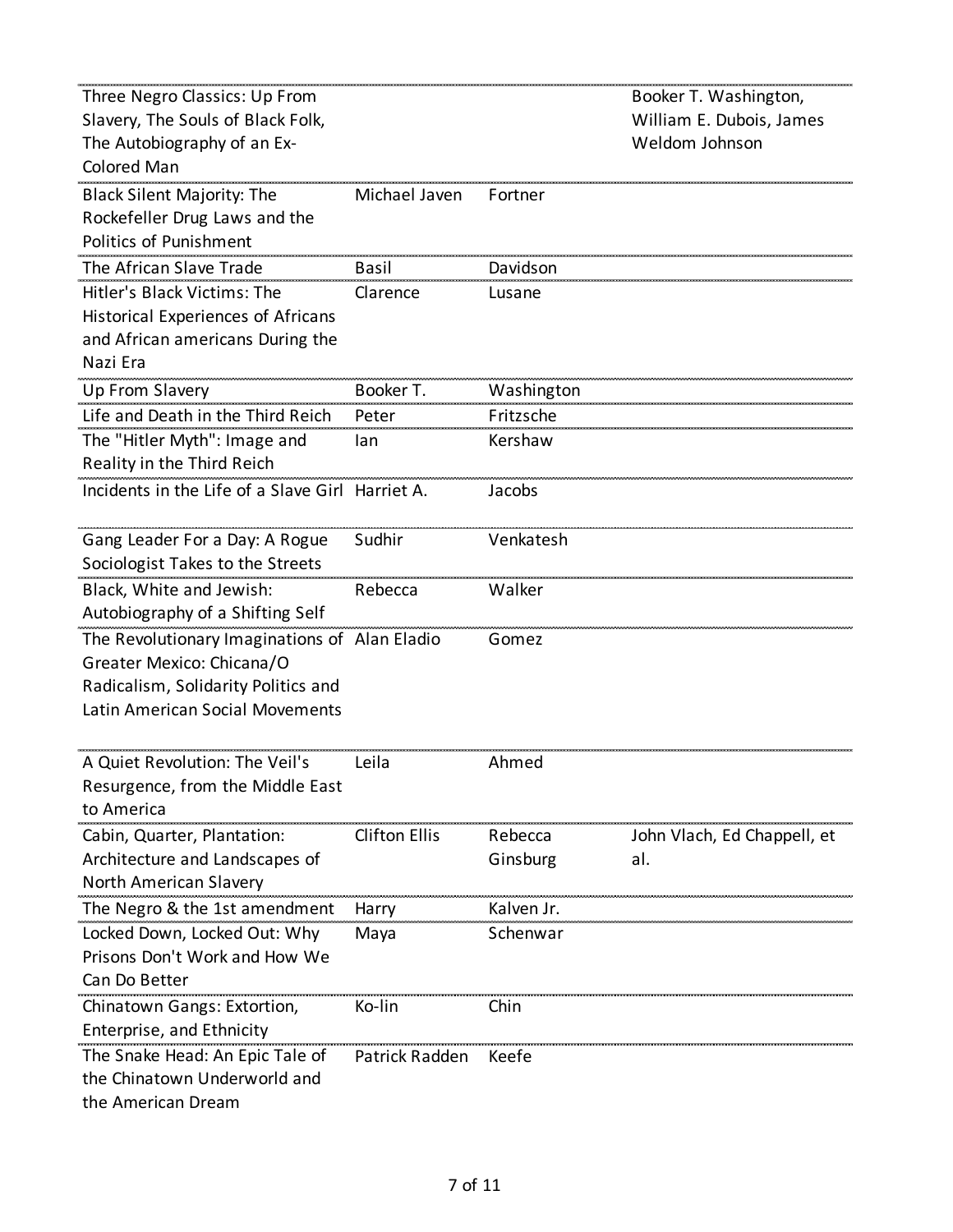| Rethinking Prison Reentry:                  | Tony               | Gaskew          |                               |
|---------------------------------------------|--------------------|-----------------|-------------------------------|
| Transforming Humiliation into               |                    |                 |                               |
| Humility                                    |                    |                 |                               |
| Golden Gulag: Prisons, Surplus,             | <b>Ruth Wilson</b> | Gilmore         |                               |
| Crisis, and Opposition in                   |                    |                 |                               |
| Globalizing California                      |                    |                 |                               |
| Privilege: The Making of an                 | Shamus             | Khan            |                               |
| Adolescent Elite at St. Paul's              | Rahman             |                 |                               |
| School                                      |                    |                 |                               |
| Best Plus 2.0 Test Administrator            |                    |                 | Computer Software Guide       |
| Guide                                       |                    |                 |                               |
| Interchange 4th Edition                     |                    |                 | Computer Software Guide       |
| Dear President Hogan: Letters               |                    |                 | various EJP students          |
| From the Men of the Education               |                    |                 |                               |
| Justice Project                             |                    |                 |                               |
| Course Reader: History of                   |                    |                 | various authors               |
| <b>Education Reading Group Spring</b>       |                    |                 |                               |
| 2011                                        |                    |                 |                               |
| The African American Odyssey                | Darlen Clark       | William C. Hine |                               |
| Volume 1: to 1877                           | Hine               | and Stanley C.  |                               |
|                                             |                    | Harrold         |                               |
| Rethinking our Classrooms:                  | Wayne Au, Bill     | Stan Karp       | Bill Bigelow, Linda           |
| Teaching for Equity and Justice             | Bigelow,           |                 | Christensen, Barbara Miner,   |
| (First Edition; 1994)                       |                    |                 | and Bob Peterson, et al       |
|                                             |                    |                 |                               |
| The Beat Within                             |                    |                 | Publication of writing and    |
|                                             |                    |                 | art from inside               |
|                                             |                    |                 |                               |
| Help For Kids!: understanding your Carole   |                    | Gesme           |                               |
| feelings about having a parent in           |                    |                 |                               |
| Prison or jail                              |                    |                 |                               |
| My Daddy Is in Jail                         | Janet M.           | <b>Bender</b>   | Story, Discussion guide, and  |
|                                             |                    |                 |                               |
|                                             |                    |                 | small group activities for k- |
|                                             |                    |                 | 5                             |
| The Prison and the Gallows: The             | Marie              | Gottschalk      |                               |
| politics of Mass incarceration in           |                    |                 |                               |
| America                                     |                    |                 |                               |
| Death at an Early Age: The Classic Jonathan |                    | Kozol           |                               |
| Indictment of Inner-City Education          |                    |                 |                               |
| Teaching on the Inside: A                   | Pauline            | Geraci          |                               |
| Survival Handbook for the New               |                    |                 |                               |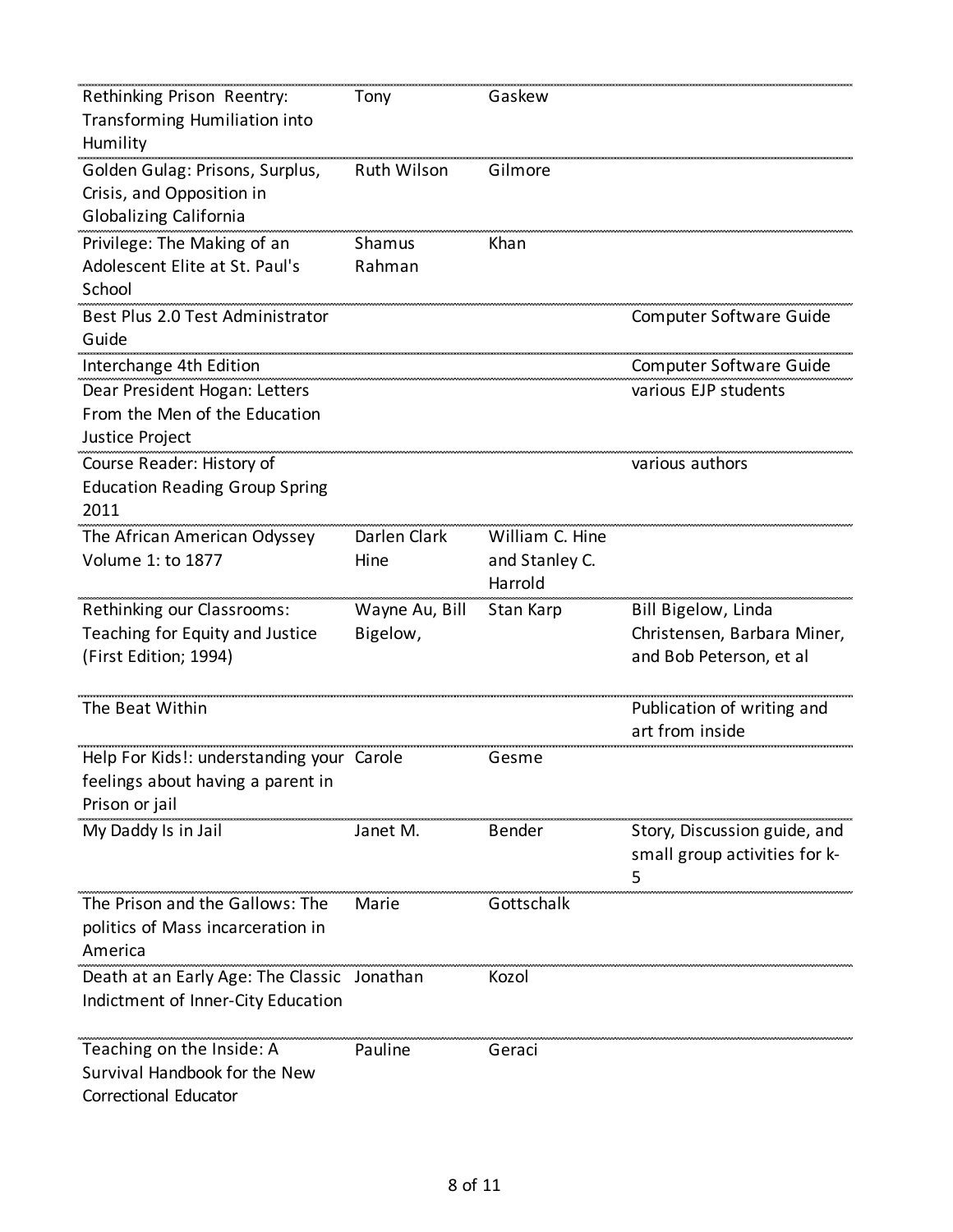| Journal of Prisoners on Prisons                |                                 |                  | Various                       |
|------------------------------------------------|---------------------------------|------------------|-------------------------------|
| Volume 17, Number2, 2008                       |                                 |                  |                               |
| Writing for A Change                           |                                 |                  | various Students of EJP       |
| Slave                                          | William                         | Malliol          |                               |
| EJP Mindfullness Discusion Group               |                                 |                  | Syllabi as well as discussion |
| Program Materials                              |                                 |                  | materials                     |
| The Source of the River: The Social Douglas S. |                                 | Garvey F. Lundy, |                               |
| Orgins of Freshmen at America's                | Massey, Camille Mary J. Fischer |                  |                               |
| Slective Colleges and Universities             | Z. Charles                      |                  |                               |
|                                                |                                 |                  |                               |
| From Slavery to Freedom: A                     | John Hope                       | Alfred A. Moss   |                               |
| History of African Americans                   | Franklin                        |                  |                               |
| The Protest Psychosis: How                     | Jonathan M.                     | Metzl            |                               |
| Schizophrenia Became a Black                   |                                 |                  |                               |
| <b>Disease</b>                                 |                                 |                  |                               |
| The Rise of Enlightened Sexism:                | Susan J.                        | Douglas          |                               |
| How Pop Culture took Us from Girl              |                                 |                  |                               |
| Power to Girls Gone Wild                       |                                 |                  |                               |
| Winning the Race to Unity: Is                  | Clarence                        | Shuler           |                               |
| <b>Racial Reconciliation Really</b>            |                                 |                  |                               |
| Working?                                       |                                 |                  |                               |
| Learning to be White: Money,                   |                                 | Thandeka         |                               |
| Race and God in America                        |                                 |                  |                               |
| Race and Resistance: African-                  | Herb                            | <b>Boyd</b>      | Joy James, Clarence Lang,     |
| Americans in the 21st Century                  |                                 |                  | Julianne Malveaux, et al.     |
| The Race of a Priviledged Class:               | Ellis                           | Cose             |                               |
| Why are Middle-Class Blacks                    |                                 |                  |                               |
| Angry? Why should America Care?                |                                 |                  |                               |
|                                                |                                 |                  |                               |
| The Classic Slave Narratives                   | Henry Louis                     | Gates Jr.        |                               |
| Nigger Heaven                                  | Carl                            | Van Vechten      |                               |
| Race, Ethinicity, Gender and Class: Joseph F.  |                                 | Healey           |                               |
| The Sociology of Group Conflict                |                                 |                  |                               |
| and Change                                     |                                 |                  |                               |
| Contradictions of the Welfare                  | Claus                           | Offe             |                               |
| State                                          |                                 |                  |                               |
| Course Reader: Youth In Society                |                                 |                  |                               |
| Course Reader: Language                        |                                 |                  |                               |
| Varities, Cultures and Learning                |                                 |                  |                               |
| Anglo-Saxon Ideologies in the                  |                                 |                  |                               |
|                                                | Martha                          | Richard R.       |                               |
| 1920s-1930s: Their Impact on the               | Menchaca                        | Valencia         |                               |
| Segregation of Mexican                         |                                 |                  |                               |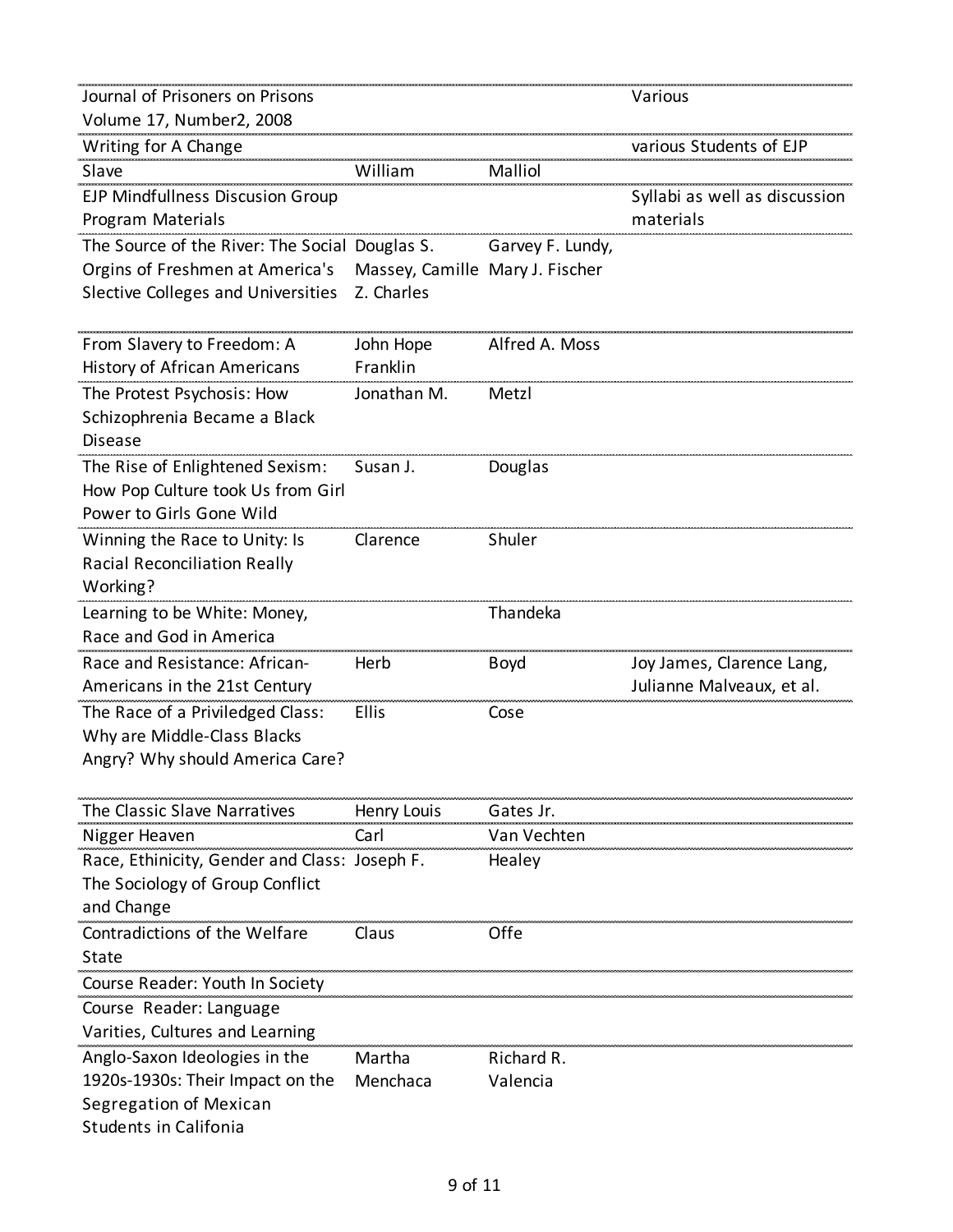| Workshop Materials: Forms of                |                       |                       | Various                     |
|---------------------------------------------|-----------------------|-----------------------|-----------------------------|
| Fiction: Prose, Playwriting, and            |                       |                       |                             |
| Screenwriting                               |                       |                       |                             |
| Challenging The Monetized                   | John                  | Gallagher             |                             |
| Template                                    |                       |                       |                             |
| Mapping your Future: A Guide to             |                       |                       | EJP Reentry Guide Team      |
| Successful Reentry 2017-2018                |                       |                       |                             |
| Imperial Hygiene: A Critical History Alison |                       | <b>Bashford</b>       |                             |
| of Coloniaism, Nationalism and              |                       |                       |                             |
| <b>Public Health</b>                        |                       |                       |                             |
| Course Reader: Media and                    |                       |                       | Various                     |
| Democracy                                   |                       |                       |                             |
| Opportunity                                 | Charles S             | Johnson               |                             |
| Contracting                                 | Louis Kaplow          | <b>Steven Shavell</b> |                             |
| Contract Law and Theory                     | Robert E. Scott       | Jody S. Kraus         |                             |
| Critical Race Theory: The Key               | Neil Gotanda,         |                       | Contributors: Derrick Bell, |
| Writings that Formed the                    | Gary Peller,          |                       | Richard Delgado, Mari       |
| Movement                                    | <b>Kendall Thomas</b> |                       | Matsuda, et al.             |
|                                             | Foreword by:          |                       |                             |
|                                             | Cornel West           |                       |                             |
| Studies in Art Education: Volume            |                       |                       | <b>Various Journals</b>     |
| 54, Issue 2, Winter 2013                    |                       |                       |                             |
| Radical Teacher 76                          |                       |                       | <b>Various Essays</b>       |
| Radical Teacher 78: Environmental           |                       |                       | <b>Various Essays</b>       |
| Education                                   |                       |                       |                             |
| Radical Teacher 79: Protest                 |                       |                       | <b>Various Essays</b>       |
| Radical Teacher 80: Teaching                |                       |                       | Various Essays              |
| Beyond "tolerance"                          |                       |                       |                             |
| Radical Teacher: Teaching about             |                       |                       | Various Essays              |
| and with Alternative Media                  |                       |                       |                             |
| Radical Teacher 70: Race in the             |                       |                       | Various Essays              |
| Classroom                                   |                       |                       |                             |
| Radical Teacher 83: Radical                 |                       |                       | Various Essays              |
| <b>Teaching Now</b>                         |                       |                       |                             |
| Radical Teacher 71: Book Review             |                       |                       | <b>Various Reviews</b>      |
| Issue                                       |                       |                       |                             |
| Radical Teacher 72: Teaching In A           |                       |                       | Various essays              |
| Time of War                                 |                       |                       |                             |
| Radical Teacher 73: Working in              |                       |                       | Various essays              |
| the Corporate University                    |                       |                       |                             |
| Radical Teacher 85: Mini-Cluster            |                       |                       | Various essays              |
| teaching about the upper class              |                       |                       |                             |